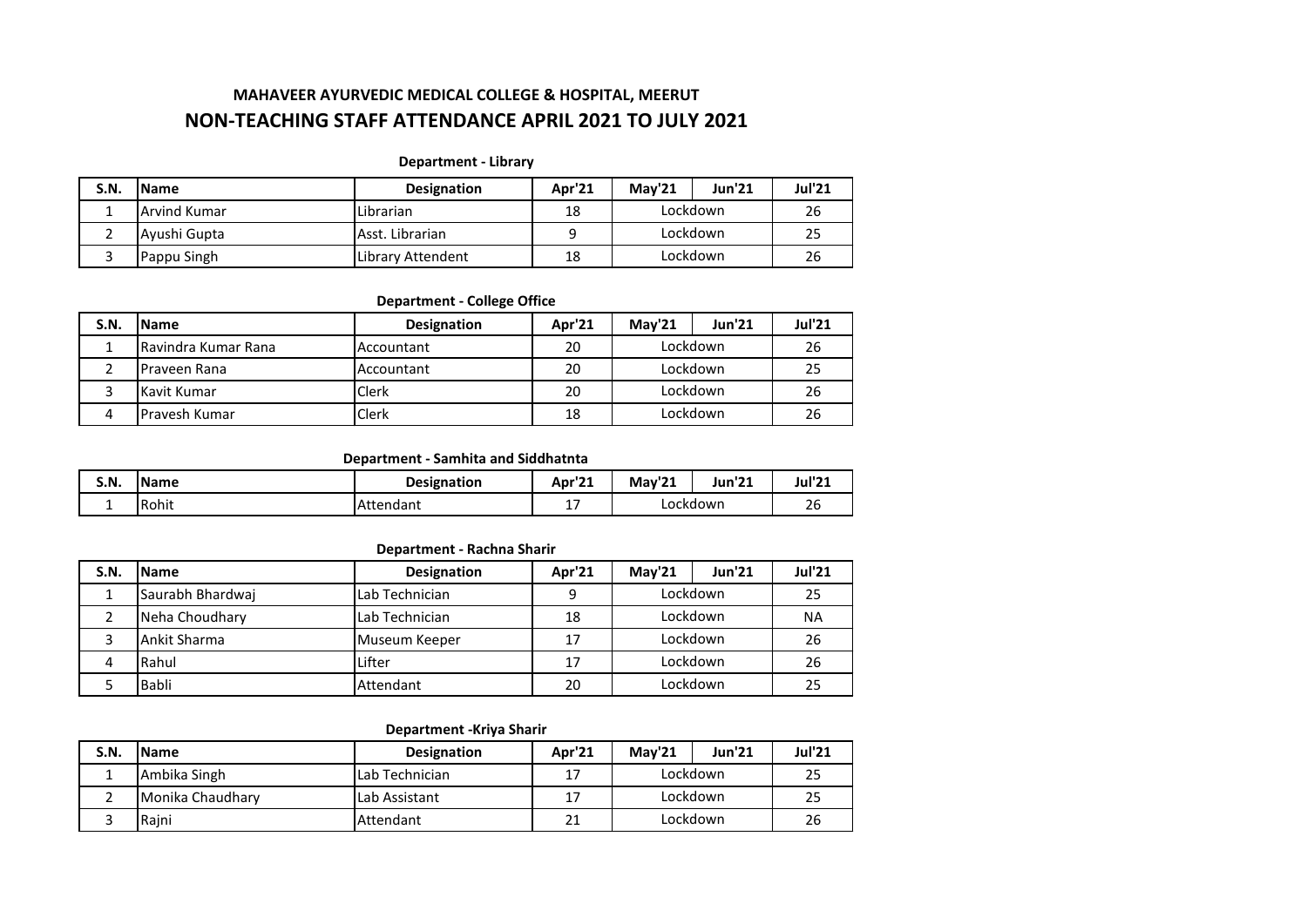## **Department -Dravyaguna**

| S.N. | <b>Name</b> | <b>Designation</b>     | Apr'21 | Mav'21   | <b>Jun'21</b> | <b>Jul'21</b> |
|------|-------------|------------------------|--------|----------|---------------|---------------|
|      | Mohd Anas   | <b>ILab Technician</b> | 19     | Lockdown |               | 25            |
|      | Rupa Devi   | <b>ILab Technician</b> | 19     | Lockdown |               | 25            |
|      | Anui        | Attendent              | 20     | Lockdown |               | 26            |

## **Department - Rasa Shastra**

| S.N. | <b>Name</b>    | <b>Designation</b> | Apr'21 | <b>Mav'21</b> | <b>Jun'21</b> | <b>Jul'21</b> |
|------|----------------|--------------------|--------|---------------|---------------|---------------|
|      | <b>Huzaifa</b> | Lab Technician     | 18     | Lockdown      |               | 26            |
|      | Rajeev Yadav   | Lab Assistant      | 18     | Lockdown      |               | 26            |
|      | IUma           | Attendant          | 19     | Lockdown      |               | 25            |

## **Department - Roga Nidan**

| <b>S.N.</b> | <b>Name</b>     | <b>Designation</b> | Apr'21 | <b>Mav'21</b> | <b>Jun'21</b> | <b>Jul'21</b> |
|-------------|-----------------|--------------------|--------|---------------|---------------|---------------|
|             | Neeraj Som      | Lab Technician     | 17     | Lockdown      |               | <b>NA</b>     |
|             | Kapil Chaudhary | Lab Technician     |        | Lockdown      |               | 26            |
|             | Saurabh Singh   | Lab Technician     | 16     | Lockdown      |               | 25            |
|             | Vikas Kumar     | Lab Assistant      | 16     | Lockdown      |               | 26            |
|             | Vinay           | Attendant          | 19     | Lockdown      |               | 26            |

#### **Department - Swastvant Yoga**

| S.N. | <b>IName</b> | <b>Designation</b> | Apr'21   | <b>Mav'21</b> | Jun'21 | Jul'21         |
|------|--------------|--------------------|----------|---------------|--------|----------------|
|      | Atendra Pal  | Museum Keeper      | 16       | Lockdown      |        | 26             |
|      | Rahul Verma  | <b>Attendant</b>   | <b>.</b> | Lockdown      |        | ~-<br><u>.</u> |

## **Department - Shalya & Shalakay**

| S.N. | <b>Name</b> | <b>Designation</b> | Apr'21  | <b>Mav'21</b> | Jun'21 | Jul'21         |
|------|-------------|--------------------|---------|---------------|--------|----------------|
|      | Pankai      | Attendant          | 14      | Lockdown      |        | <b>NA</b>      |
|      | Sushmita    | <b>Attendant</b>   | 13<br>∸ | Lockdown      |        | ~-<br><u>.</u> |